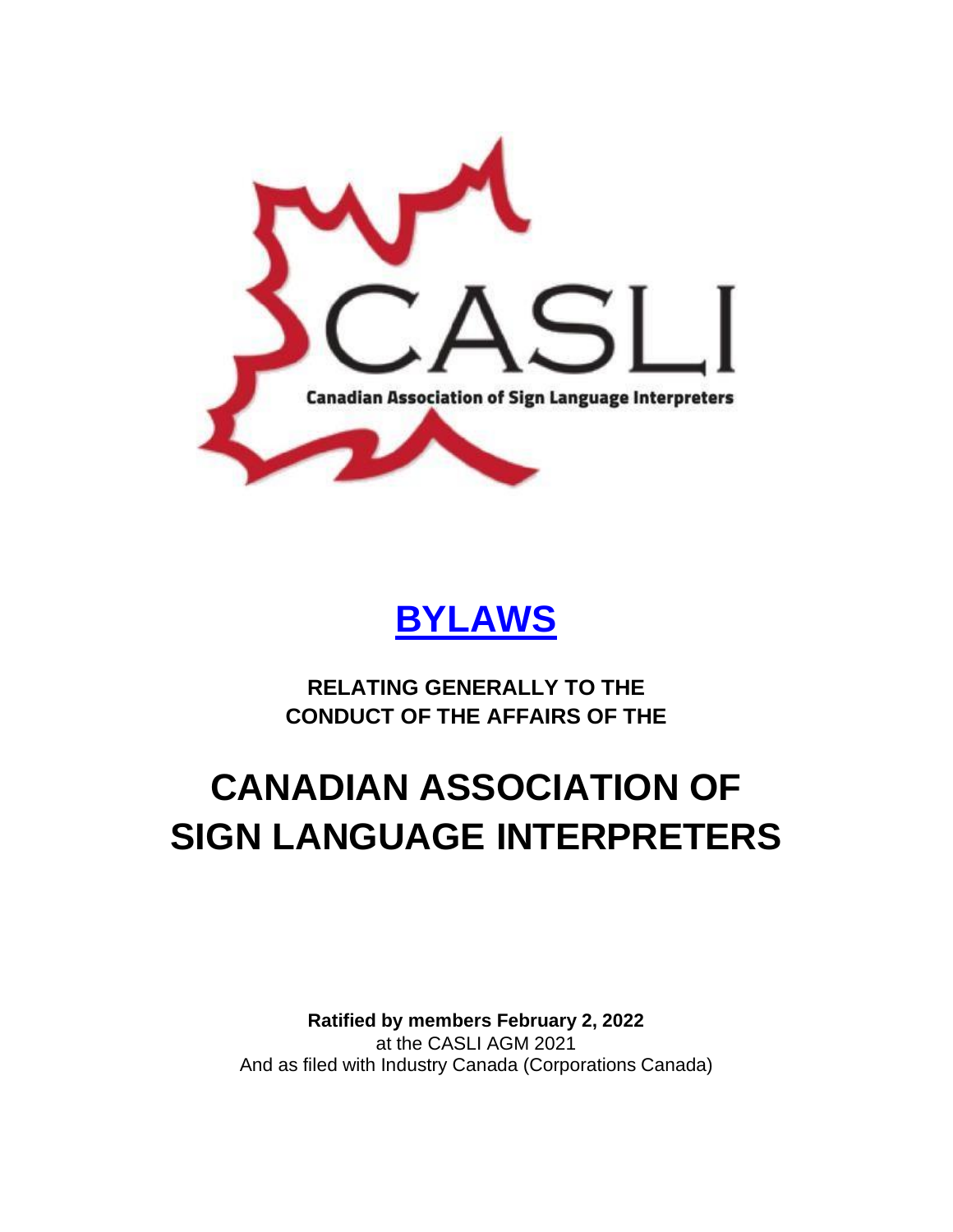

# **Table of Contents**

| 1.1  |                                                          |  |
|------|----------------------------------------------------------|--|
| 1.2  |                                                          |  |
| 1.3  |                                                          |  |
| 1.4  |                                                          |  |
| 1.5  |                                                          |  |
| 1.6  |                                                          |  |
|      |                                                          |  |
| 2.1  |                                                          |  |
| 2.2  |                                                          |  |
| 2.3  |                                                          |  |
| 2.4  |                                                          |  |
| 2.5  |                                                          |  |
| 2.6  |                                                          |  |
| 2.7  | APPLYING TO REINSTATE MEMBERSHIP: LAPSED MEMBER 8        |  |
| 2.8  | APPLYING TO REINSTATE MEMBERSHIP: EXPIRED MEMBER 9       |  |
| 2.9  | EFFECT OF REINSTATEMENT: LAPSED OR EXPIRED MEMBERS 9     |  |
| 2.10 |                                                          |  |
|      |                                                          |  |
| 3.1  |                                                          |  |
| 3.2  |                                                          |  |
| 3.3  |                                                          |  |
| 3.4  | MEMBERS' MEETING HELD ENTIRELY BY ELECTRONIC MEANS 10    |  |
|      |                                                          |  |
| 4.1  |                                                          |  |
|      |                                                          |  |
| 4.3  | VOTES TO GOVERN AT MEETINGS OF THE BOARD OF DIRECTORS 11 |  |
| 4.4  |                                                          |  |
| 4.5  |                                                          |  |
| 4.6  |                                                          |  |
|      |                                                          |  |
| 5.1  |                                                          |  |
| 5.2  |                                                          |  |
| 5.3  |                                                          |  |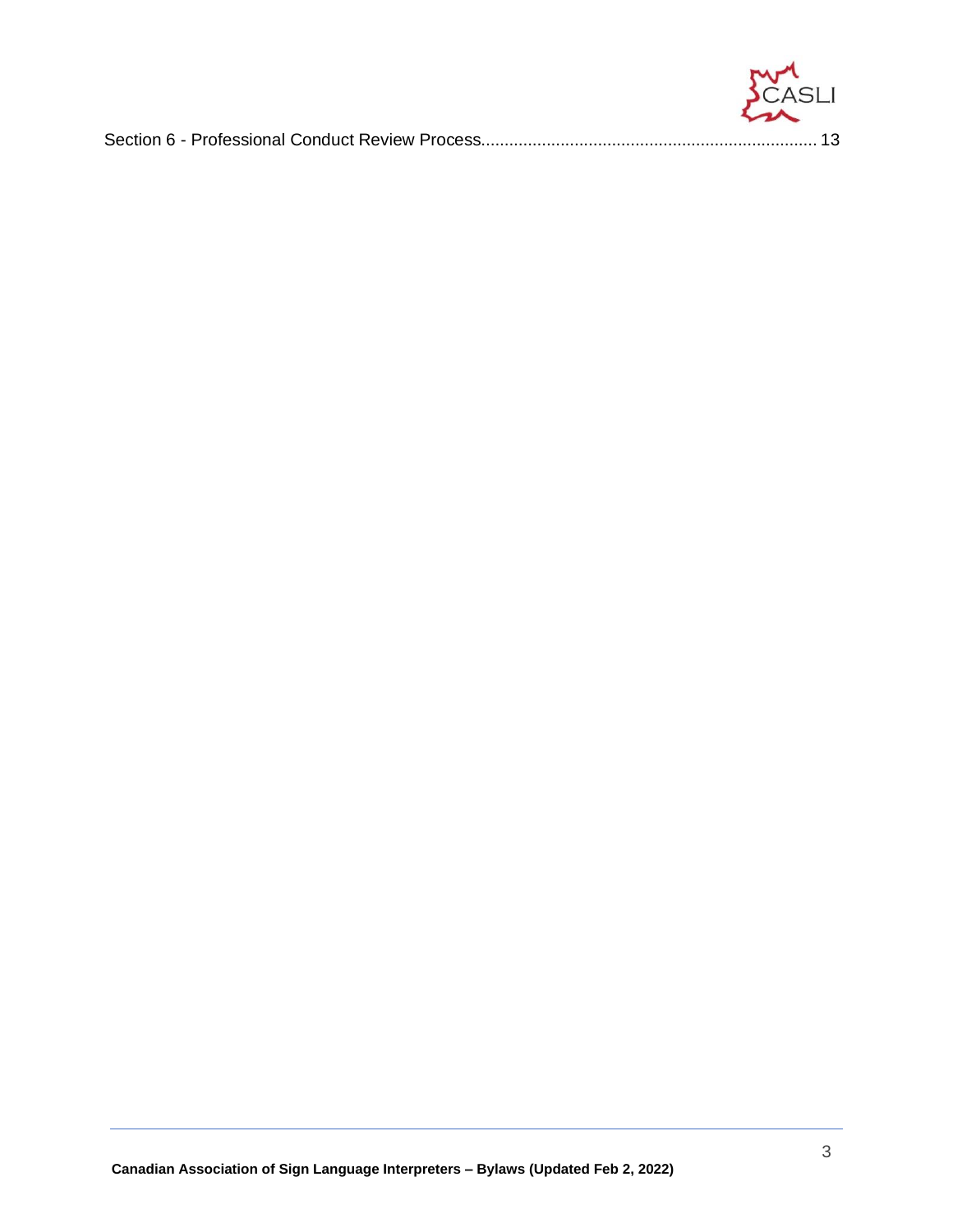

BE IT ENACTED as a bylaw of the Corporation as follows:

# <span id="page-3-0"></span>[SECTION 1 -](https://youtu.be/d11IR3IrrU8?t=31) General

# <span id="page-3-1"></span>1.1 [DEFINITIONS](https://youtu.be/d11IR3IrrU8?t=33)

In this bylaw and all other bylaws of the Corporation, unless the context otherwise requires:

- i) "**Act**" means the Canada Not-For-Profit Corporations Act S.C. 2009, c.23 including the Regulations made pursuant to the Act, and any statute or regulations that may be substituted, as amended from time to time.
- ii) "**Articles**" means the original or restated articles of incorporation or articles of amendment, amalgamation, continuance, reorganization, arrangement or revival of the Corporation.
- iii) "**Board**" means the Board of Directors of the Corporation and "director" means a member of the Board.
- iv) "**Bylaw**" means this bylaw and any other bylaw of the Corporation as amended and which are, from time to time, in force and effect.
- v) "**Meeting of members**" includes an annual meeting of members or a special meeting of members; "special meeting of members" includes a meeting of any class or classes of members and a special meeting of all members entitled to vote at an annual meeting of members.
- vi) "**Ordinary resolution**" means a resolution passed by a majority of not less than 50% plus 1 of the votes cast on that resolution.
- vii) "**Proposal**" means a proposal submitted by a member of the Corporation that meets the requirements of section 163 (Shareholder Proposals) of the Act.
- viii)"**Regulations**" means the regulations made under the Act, as amended, restated or in effect from time to time.
- ix) "**Special resolution**" means a resolution passed by a majority of not less than two-thirds (2/3) of the votes cast on that resolution.

# <span id="page-3-2"></span>1.2 [INTERPRETATION](https://youtu.be/d11IR3IrrU8?t=204)

(1) In the interpretation of this bylaw, words in the singular include the plural and vice-versa, words in one gender include all genders, and "person" includes an individual, body corporate, partnership, trust and unincorporated organization. Other than as specified above, words and expressions defined in the Act have the same meanings when used in these bylaws.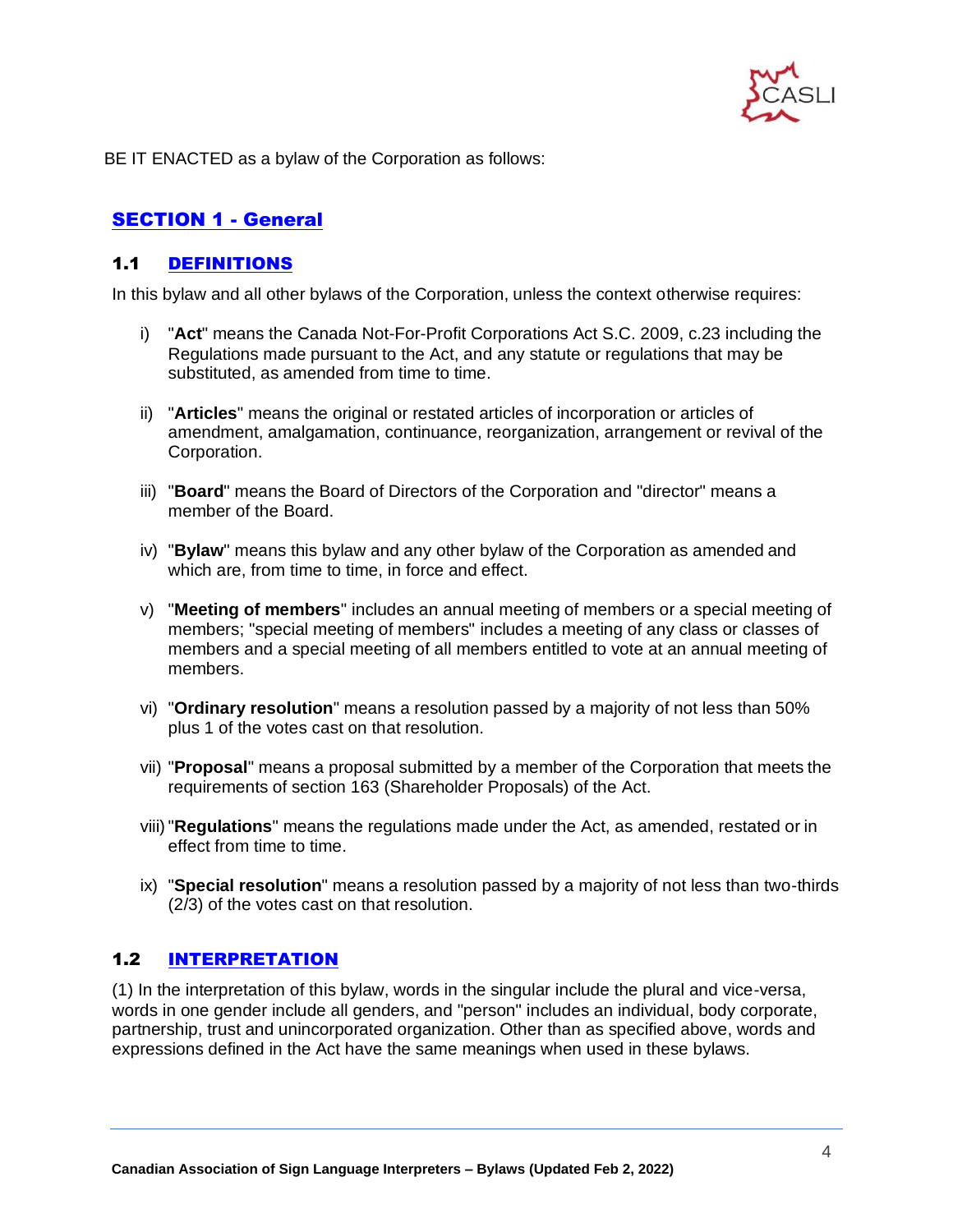

# <span id="page-4-0"></span>1.3 [EXECUTION OF](https://youtu.be/d11IR3IrrU8) DOCUMENTS

(1) Deeds, transfers, assignments, contracts, obligations and other instruments in writing requiring execution by the Corporation may be signed by any two (2) of its officers or directors. In addition, the Board may from time to time direct the manner in which and the person or persons by whom a particular document or type of document shall be executed. Any director or officer may certify a copy of any instrument, resolution, bylaw or other document of the Corporation to be a true copy thereof.

# <span id="page-4-1"></span>1.4 [FINANCIAL](https://youtu.be/d11IR3IrrU8?t=295) YEAR

(1) The financial year-end of the Corporation shall be March 31 in each year.

# <span id="page-4-2"></span>1.5 [BORROWING](https://youtu.be/d11IR3IrrU8?t=312) POWERS

(1) When authorized by a special resolution, duly passed by the directors and sanctioned by at least two-thirds of the votes cast at a Special General Meeting of the members duly called for considering the bylaw, the directors of the Corporation may from time to time:

- i) Borrow money upon the credit of the Corporation;
- ii) Limit or increase the amount to be borrowed;
- iii) Issue debentures or other securities of the Corporation;
- iv) Pledge or sell such debentures or other securities for such sums and at such prices as may be deemed expedient;
- v) Secure any such debentures, or other securities, or any other present or future borrowing or liability of the Corporation, by mortgage, hypothec, charge or pledge.

# <span id="page-4-3"></span>1.6 [ANNUAL FINANCIAL](https://youtu.be/d11IR3IrrU8?t=385) STATEMENTS

(1) The Corporation shall send to the members a copy of the annual financial statements and other documents referred to in subsection 172(1) (Annual Financial Statements) of the Act or a copy of a publication of the Corporation reproducing the information contained in the documents. Instead of sending the documents, the Corporation may send an electronic summary to each member along with a notice informing the member of the procedure for obtaining a copy of the documents themselves free of charge. The Corporation is not required to send the documents or a summary to a member who, in writing, declines to receive such documents.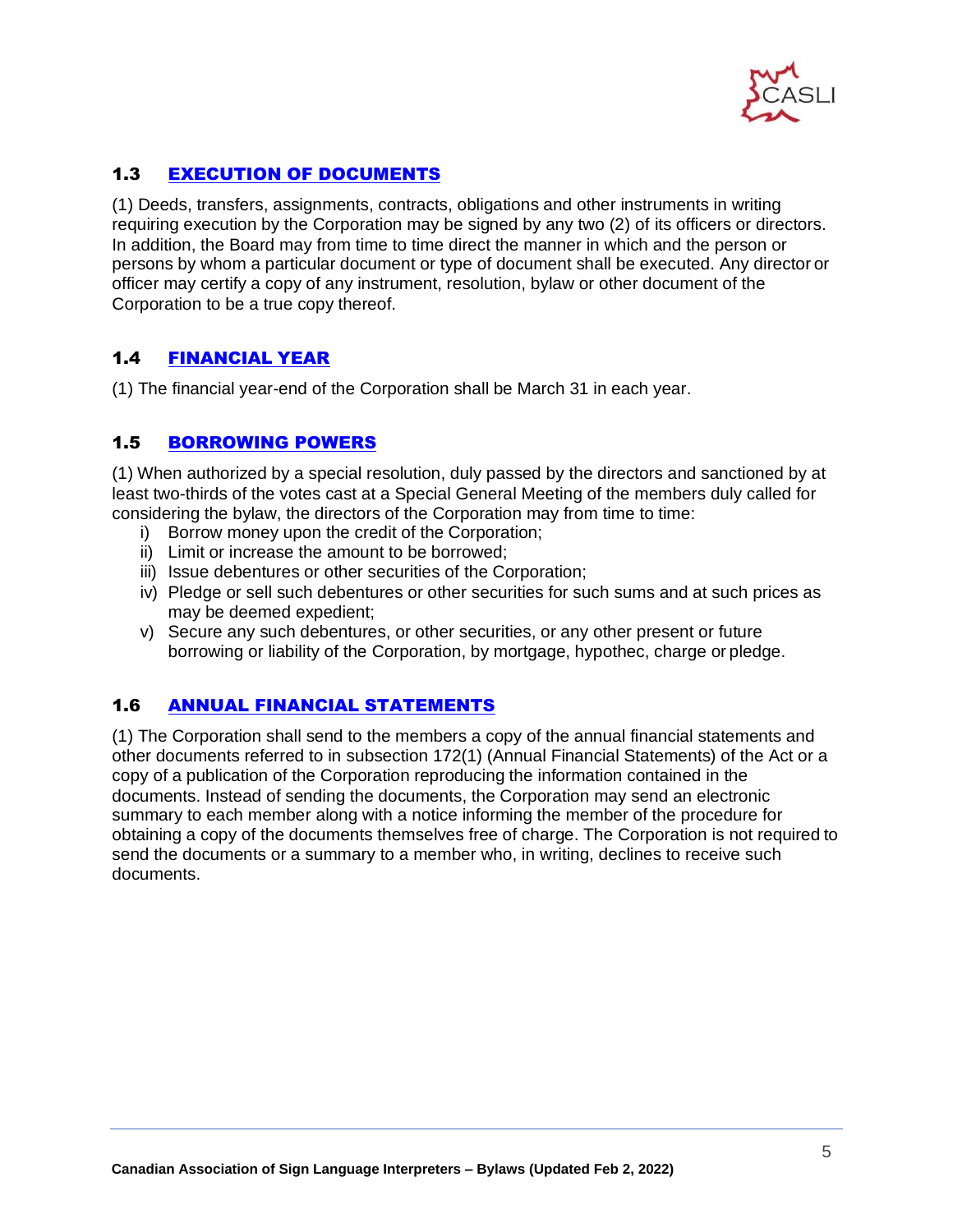

# <span id="page-5-0"></span>Section 2 – [Membership Conditions, Termination and Transferability](https://youtu.be/d11IR3IrrU8?t=449)

# <span id="page-5-1"></span>2.1 [MEMBERSHIP](https://youtu.be/d11IR3IrrU8?t=457) CONDITIONS

(1) Subject to the articles, there shall be three classes of members in the Corporation,namely, Class A members, Class B members and Class C members. The Board of Directors of the Corporation may, by resolution, approve the admission of the members of the Corporation. Members may also be admitted in such other manner as may be prescribed by the Board by resolution.

The following conditions of membership shall apply:

#### **i) Class A - Active Members**

Active membership shall be available only to individuals whose application has been approved by the Board of Directors, who currently provide visual language interpreting services and who have paid such fees as may be set from time to time by the Board.

The Board of Directors shall approve new applications for Active membership from interpreters who are graduates of an CASLI-recognized interpreter education program at a post secondary institution or who meet the defined criteria for Deaf interpreters outlined in the CASLI Membership Policy.

Dual membership in both the Corporation and an Affiliate Chapter of the Corporation is mandatory for members living in provinces or territories with Affiliate Chapters. Eligible Active members who live in a province or territory in Canada where there is no Affiliate Chapter may become Active members under the terms of the In-Lieu-of-Affiliate-Chapter Membership Policy. The term of membership of an Active member shall be annual, subject to renewal in accordance with the policies of the Corporation.

As set out in the articles, each Active member is entitled to receive notice of, attend and vote at all meetings of members and such Active member shall be entitled to one (1) vote at such meetings.

#### **ii) Class B - Student Members**

Student membership shall be available to individuals currently enrolled in an CASLI- recognized interpreter education program and who have applied and have been accepted for Student membership in the Corporation and who have paid such fees as may be set from time to time by the Board.

Student membership shall also be available to Deaf individuals who enter into an agreement with the corporation to meet the criteria for Deaf interpreters within four years and who have paid such fees as may be set from time to time by the Board.

Dual Student membership in both the Corporation and an Affiliate Chapter of the Corporation is mandatory for individuals living in provinces or territories with Affiliate Chapters. Eligible Student members who live in a province or territory in Canada where there is no Affiliate Chapter may become Student members under the terms of the In-Lieu-of-Affiliate-Chapter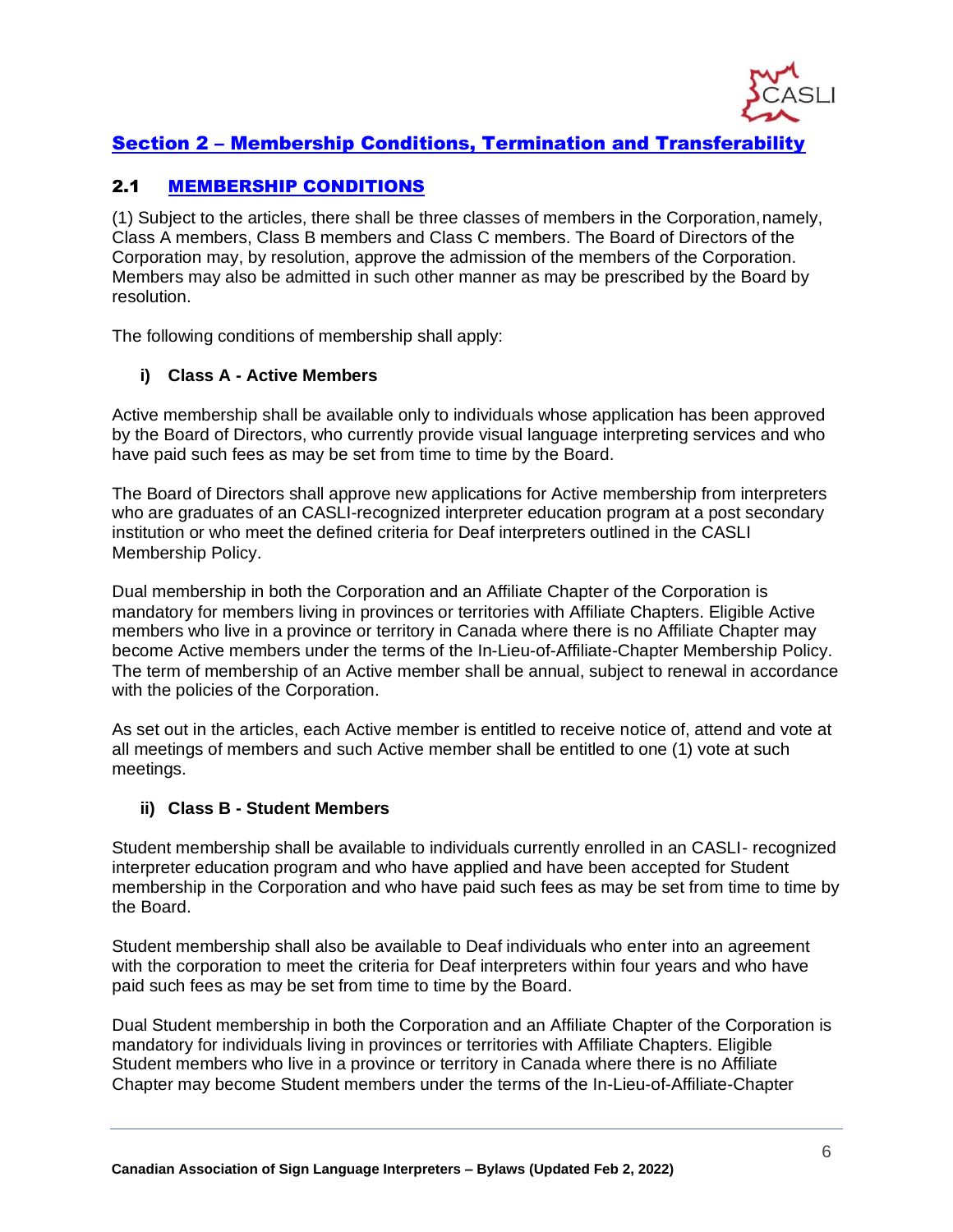

Membership Policy.

The term of membership of a Student member shall be annual, subject to renewal in accordance with the policies of the Corporation.

Student members shall be entitled to receive notice of and attend at meetings of members but, subject to the provisions of the Act (s.199 (2)), not entitled to vote.

#### **iii) Class C - Affiliate Chapter Membership**

Affiliate Chapter membership shall be available only to a signed language interpreting organization which submits a copy of its Constitution and bylaws demonstrating that it has similar aims and objectives and whose application has been accepted by the Board and have paid such membership fees as may be determined by the Board from time to time.

The term of membership of an Affiliate Chapter member shall be annual, subject to renewal in accordance with the policies of the Corporation.

Each Affiliate Chapter membership is entitled to receive notice of, attend and vote at all meetings of members and each such membership shall be entitled to three (3) votes at such meetings. Affiliate Chapter members shall designate one (1) Class A member to attend CASLI meetings to represent the Affiliate Chapter and vote on behalf of the Affiliate Chapter.

# <span id="page-6-0"></span>2.2 [TERMINATION OF](https://youtu.be/d11IR3IrrU8?t=819) MEMBERSHIP

(1) A membership in the Corporation is terminated when:

- i) The member dies or resigns;
- ii) The member is expelled or their membership is otherwise terminated in accordance with the articles, bylaws or policies;
- iii) The member's term of membership expires; or
- iv) The Corporation is liquidated and dissolved under the Act.

#### <span id="page-6-1"></span>2.3 [EFFECT OF TERMINATION OF](https://youtu.be/d11IR3IrrU8?t=861) MEMBERSHIP

(1) Subject to the articles, upon any termination of membership, the rights of the member, including any rights in the property of the Corporation, automatically cease to exist and will not be entitled to any pro-rated refund fees.

#### <span id="page-6-2"></span>2.4 MEMBERSHIP [TRANSFERABILITY](https://youtu.be/d11IR3IrrU8?t=888)

(1) A membership may only be transferred to the Corporation. Any member of any class is entitled to resign at any time, by notice in writing to the Secretary, but will not be entitled to a prorated refund of fees paid.

#### <span id="page-6-3"></span>2.5 [FAILURE TO RENEW](https://youtu.be/d11IR3IrrU8?t=919) MEMBERSHIP

(1) Where an Active member fails to pay their annual membership fee or otherwise fails to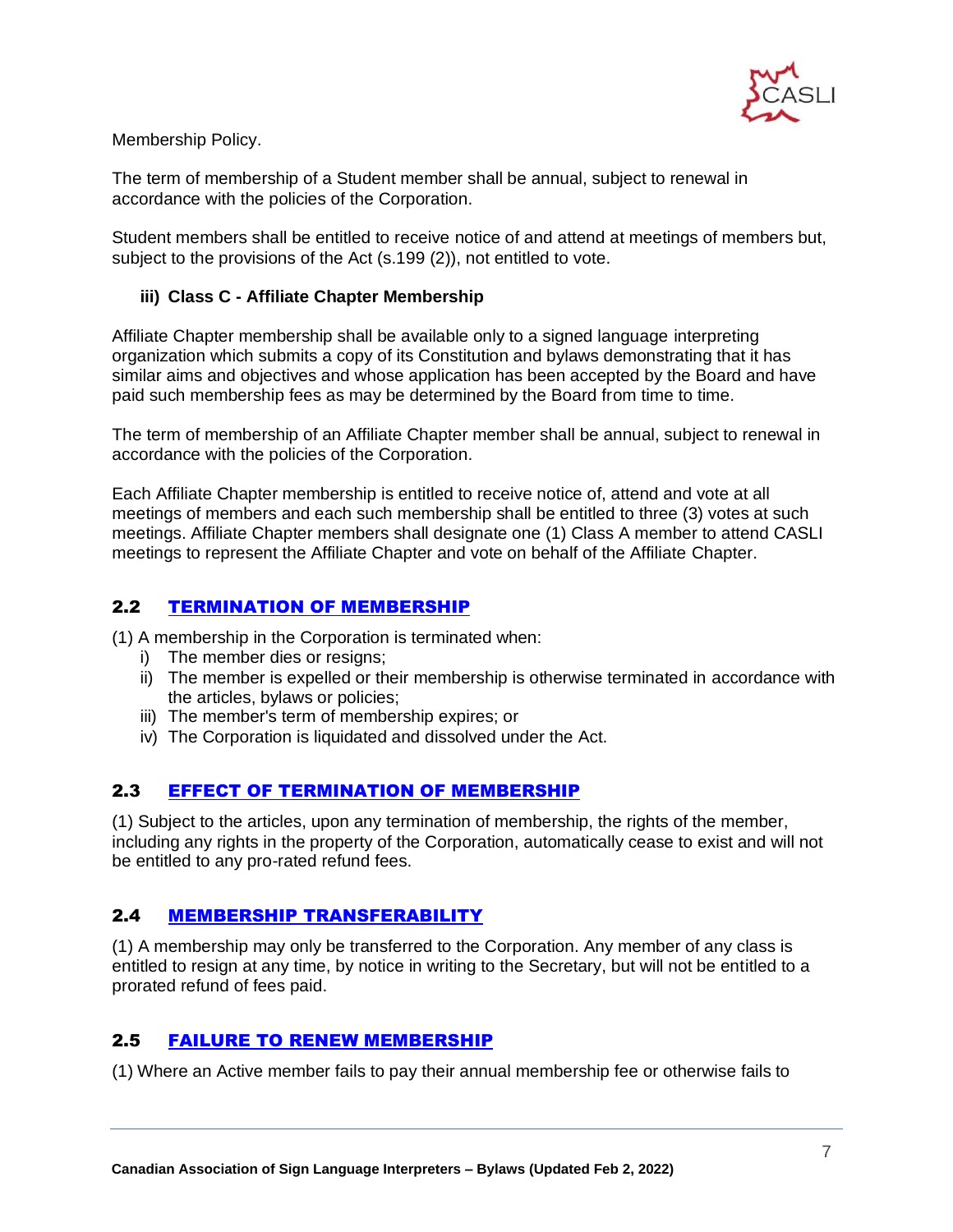

renew their membership by the deadline of midnight on March 31of a membership year,

- i) That member is deemed to be not in good standing as of that deadline, and
- ii) Any benefits or privileges of membership for that member are deemed to have lapsed at that deadline.
- (2) For the purposes of the following bylaws:
	- i) "Expired member" means a member who has failed to pay their annual membership fee or otherwise failed to renew their membership for more than two years past the deadline of midnight on March 31 of a membership year;
	- ii) "Lapsed member" means a member who has failed to pay their annual membership fee or otherwise failed to renew their membership for less than two years past the deadline of midnight on March 31 of a membership year.

#### <span id="page-7-0"></span>2.6 [EFFECT OF A LAPSED MEMBERSHIP ON CES](https://youtu.be/d11IR3IrrU8?t=1007) STATUS

(1) If at the time of the lapsing of a member's membership under bylaw 2.5 the member is also involved in the Association's Canadian Evaluation System (CES) at any stage, that member's further participation in the CES is suspended until that member has been reinstated pursuant to bylaw 2.7 or 2.8, as applicable.

(2) If at the time of the lapsing of a member's membership under bylaw 2.5, that member had obtained a Certificate of Interpretation, that COI is deemed to be automatically suspended until that member has been reinstated pursuant to bylaw 2.7 or 2.8, as applicable.

# <span id="page-7-1"></span>2.7 [APPLYING TO REINSTATE MEMBERSHIP: LAPSED](https://youtu.be/d11IR3IrrU8?t=1067) MEMBER

(1) A lapsed member who has been deemed not to be a member in good standing pursuant to bylaw 2.5 may, by no later than March 31 of the second year following the lapse of membership, apply to be reinstated as a member in good standing.

(2) In applying for reinstatement under this bylaw, the lapsed member seeking reinstatement must meet the following terms and conditions:

- i) The lapsed member must continue to meet the criteria to be an Active member as set out in bylaw 2.1(i);
- ii) The lapsed member must retroactively pay the Active member membership fee for the lapsed membership years, as set by the Board;
- iii) The lapsed member must pay a reinstatement of membership fee, as set by the Board;
- iv) If the lapsed member is applying for reinstatement 30 days before the start of the next membership year, the lapsed member must also pay the Active member membership fee for the coming membership year, as set by the Board.

(3) The Board may:

- i) Grant a reinstatement of membership to a lapsed member who meets the conditions set out in subsection (1) and (2); and
- ii) Allow a lapsed member to pay the fees prescribed in subsection (2) by installments and on such terms and conditions as the Board determines are reasonable in the circumstances.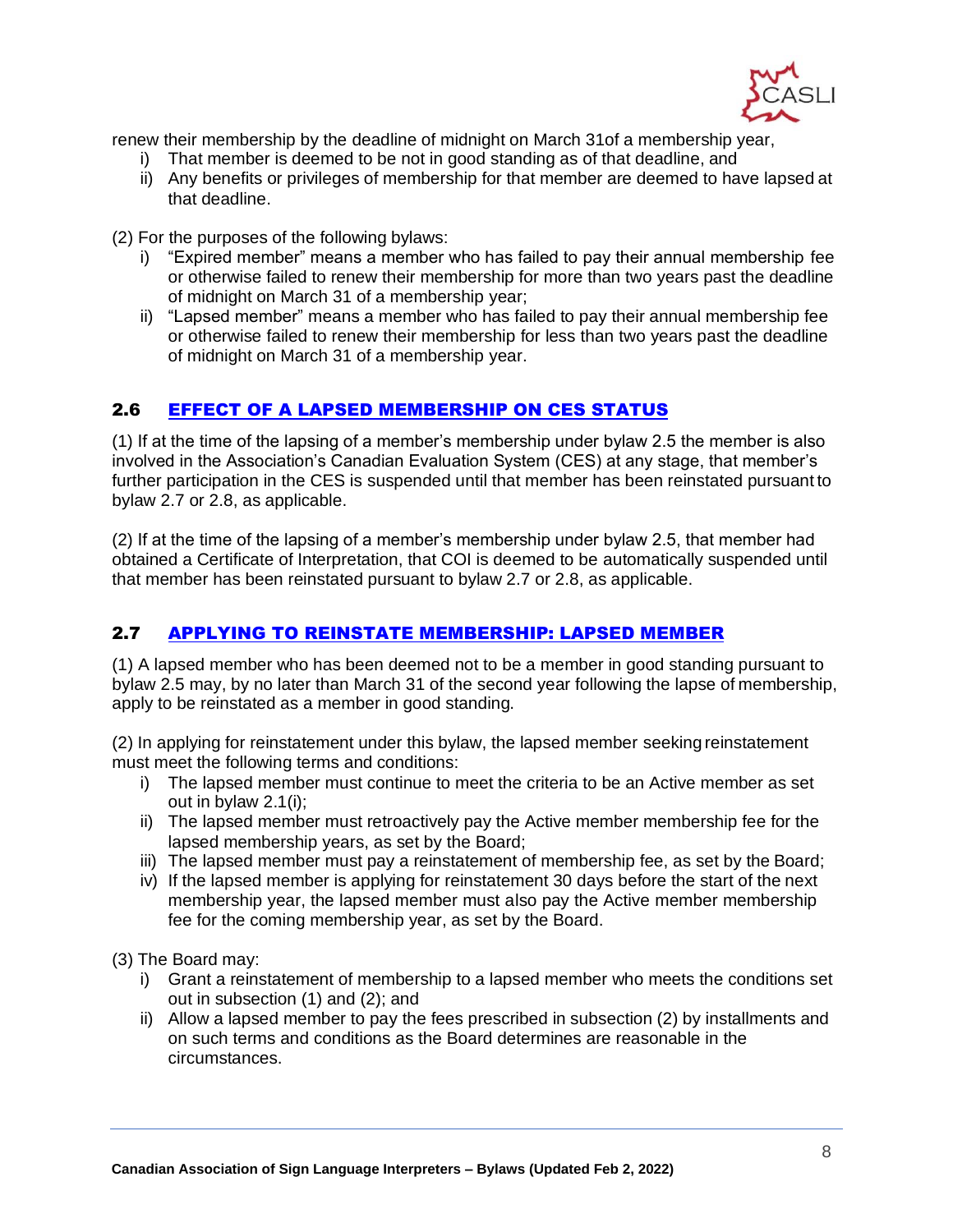

(4) For clarity, a lapsed member who has been a member not in good standing for longer than two years following the lapse of membership must apply for membership under bylaw 2.8.

# <span id="page-8-0"></span>2.8 [APPLYING TO REINSTATE MEMBERSHIP: EXPIRED](https://youtu.be/d11IR3IrrU8?t=1212) MEMBER

(1) An expired member who has been deemed not to be a member in good standing pursuant to bylaw 2.5 for more than two years following their lapse of membership may apply to be reinstated as a member in good standing.

(2) In applying for reinstatement under this bylaw, the expired member seeking reinstatement must meet the following terms and conditions:

- i) The expired member must continue to meet the criteria to be an Active member as set out in bylaw 2.1(i), but may not apply under the grandfathering clause;
- ii) The expired member must retroactively pay the Active member membership fee for the lapsed membership years, as set by the Board;
- iii) The expired member must pay a reinstatement of membership fee, as set by the Board;
- iv) If the expired member is applying for reinstatement 30 days before the start of the next membership year, the expired member must also pay the Active member membership fee for the coming membership year, as set by the Board.

(3) The Board may:

- i) Grant a reinstatement of membership to an expired member who meets the conditions set out in subsection (1) and (2); and
- ii) Allow an expired member to pay the fees prescribed in subsection (2) by installments and on such terms and conditions as the Board determines are reasonable in the circumstances.

#### <span id="page-8-1"></span>2.9 [EFFECT OF REINSTATEMENT: LAPSED OR EXPIRED](https://youtu.be/d11IR3IrrU8?t=1336) MEMBERS

(1) If the Board has reinstated a lapsed member to full Active membership pursuant to bylaw 2.7, that member is entitled to all the benefits and privileges of a Active member, including a return to their position within the CES, as may be applicable and as directed by the Board.

(2) If the Board has reinstated an expired member to full Active membership pursuant to bylaw 2.8, that member is entitled to all the benefits and privileges of a Active member, but must reenter the CES at Phase One.

#### <span id="page-8-2"></span>2.10 [MEMBERSHIP](https://youtu.be/d11IR3IrrU8?t=1392) LEAVE

(1) If the Board pursuant to the Membership Leave Policy has granted a member a leave of absence,

- i) The provisions of bylaws 2.5, 2.7 and 2.8 do not apply to that member during the granted leave; and
- ii) The Board may decide whether bylaw 2.6 applies to that member for the purposes of the CES.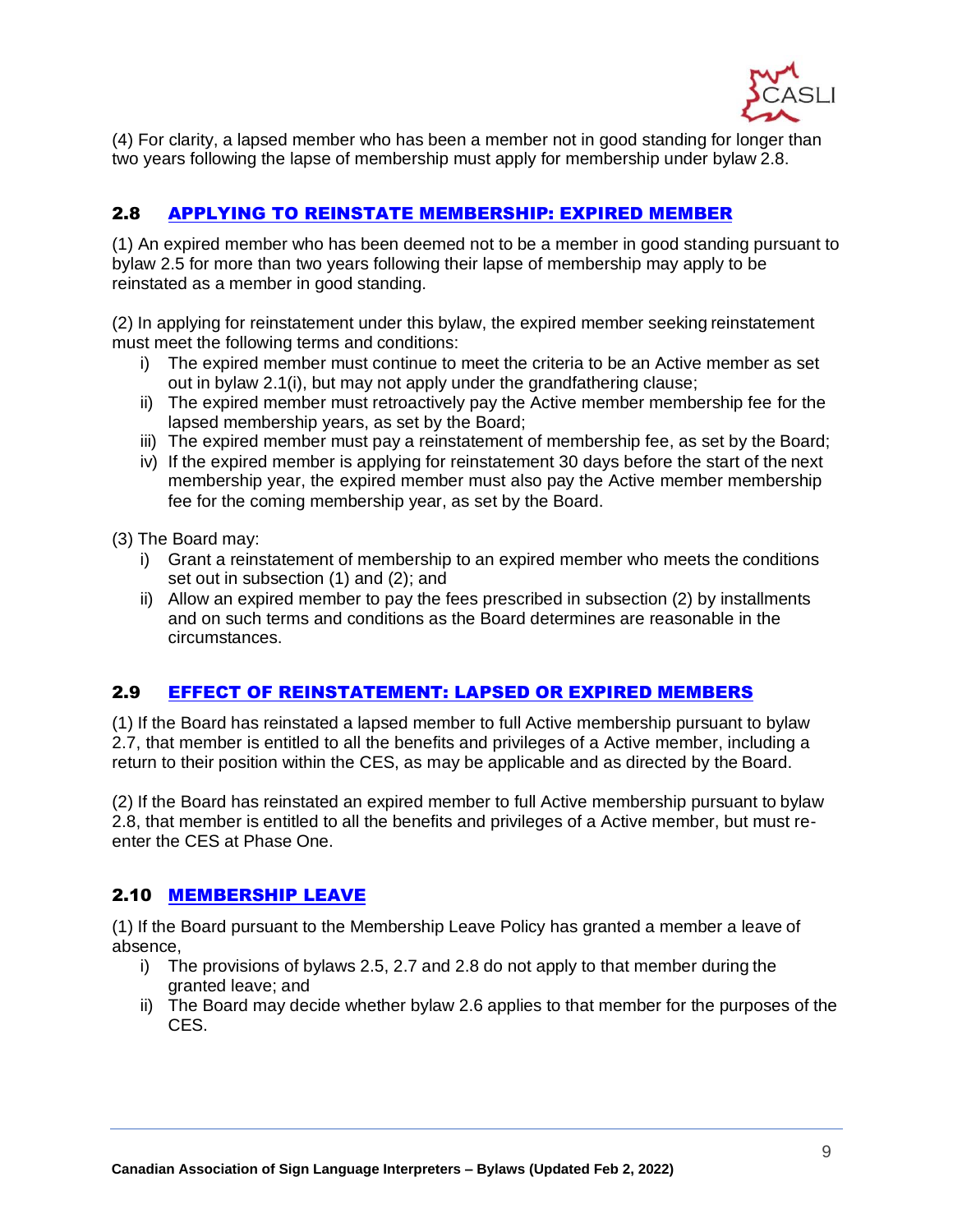

# <span id="page-9-0"></span>Section 3 – [Meetings of Members](https://youtu.be/d11IR3IrrU8?t=1432)

#### <span id="page-9-1"></span>3.1 [NOTICE OF MEMBERS'](https://youtu.be/d11IR3IrrU8?t=1439) MEETING

(1) Notice of the time and place of a meeting of members shall be given to each member entitled to attend at the meeting by telephonic, electronic or other communication facility to each member entitled to vote at the meeting, during a period of 21 to 35 days before the day on which the meeting is to be held.

#### <span id="page-9-2"></span>3.2 [ABSENTEE VOTING AT MEMBERS'](https://youtu.be/d11IR3IrrU8?t=1471) MEETINGS

(1) Notice of each meeting of members shall remind the members of their right to vote by proxy. Proxy submissions can be received by the CASLI office via mail, online form provided to members by the Corporation via the website or fax at least nine (9) days prior to the annual general meeting. Otherwise, proxy forms can be carried by the chosen proxy holder, submitted and registered for at the beginning of the annual general meeting.

# <span id="page-9-3"></span>3.3 [QUORUM AT MEMBER](https://youtu.be/d11IR3IrrU8?t=1522) MEETINGS

(1) A quorum at any meeting of the members shall consist of 25 percent of the votes eligible to be cast at the meeting. If a quorum is present at the opening of a meeting of members, the members present may proceed with the business of the meeting even if a quorum is not present throughout the meeting.

#### <span id="page-9-4"></span>3.4 [MEMBERS' MEETING HELD ENTIRELY BY ELECTRONIC](https://youtu.be/d11IR3IrrU8?t=1560) MEANS

(1) If the directors or members of the Corporation call a meeting of members pursuant to the Act, those directors or members, as the case may be, may determine that the meeting shall be held, in accordance with the Act and the Regulations, entirely by means of a telephonic, electronic or other communication facility that permits all participants to communicate adequately with each other during the meeting.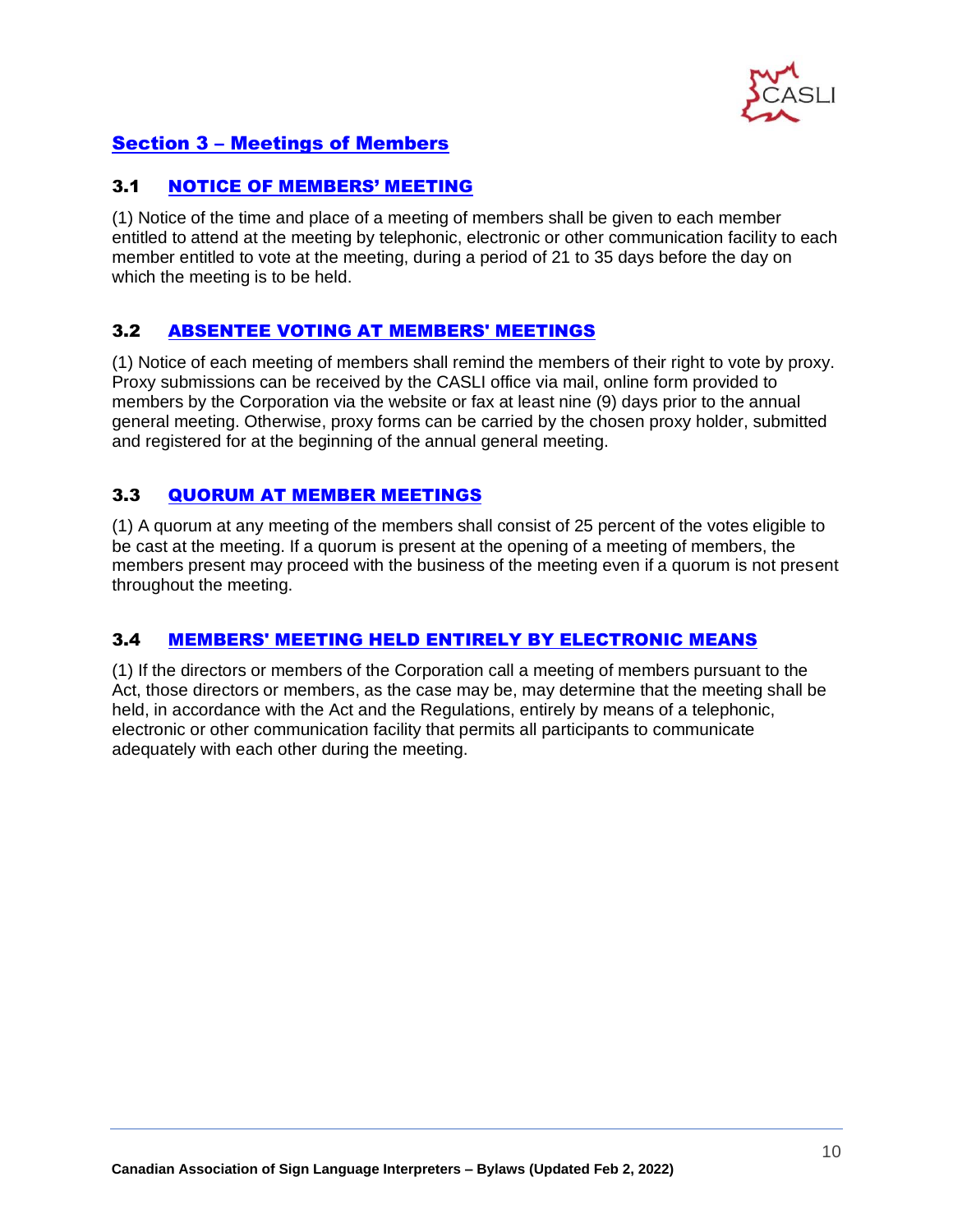

# <span id="page-10-0"></span>Section 4 – [Directors and Officers](https://youtu.be/d11IR3IrrU8?t=1602)

# <span id="page-10-1"></span>4.1 [NUMBER OF](https://youtu.be/d11IR3IrrU8?t=1610) DIRECTORS

(1) The Board shall be comprised of Class A members and shall consist of no less than five (5) and no more than fourteen (14) directors.

# <span id="page-10-2"></span>4.2 [NOTICE OF MEETING OF BOARD OF](https://youtu.be/d11IR3IrrU8?t=1628) DIRECTORS

(1) Notice of the time and place for the holding of a meeting of the Board shall be given in the manner provided in the section on giving notice of meeting of directors of this bylaw to every director of the Corporation not less than 5 days before the time when the meeting is to be held. Notice of a meeting shall not be necessary if all of the directors are present, and none objects to the holding of the meeting, or if those absent have waived notice of or have otherwise signified their consent to the holding of such meeting. Notice of an adjourned meeting is not required if the time and place of the adjourned meeting is announced at the original meeting.

# <span id="page-10-3"></span>4.3 [VOTES TO GOVERN AT MEETINGS OF THE BOARD OF](https://youtu.be/d11IR3IrrU8?t=1687) DIRECTORS

(1) At all meetings of the Board, every question shall be decided by a majority of the votes cast on the question. In case of an equality of votes, the question fails.

#### <span id="page-10-4"></span>4.4 [OFFICERS OF THE](https://youtu.be/d11IR3IrrU8?t=1715) CORPORATION

(1) The Officers of the Corporation shall be the President, Past President, First Vice President, Second Vice President, Secretary, Treasurer, Evaluations Officer, with any other such officers determined by special resolution of the membership.

#### **i) [President](https://youtu.be/d11IR3IrrU8?t=1741)**

The President shall preside as Chair for all General and Special Meetings of the Corporation and of the Board of Directors. The Chair shall have the general management of the affairs of the Corporation. The Chair shall see that all orders and resolutions of the Board of Directors are carried into effect.

#### **ii) [Past President](https://youtu.be/d11IR3IrrU8?t=1774)**

The Past President supports and advises the President and performs the duties as shall from time to time be imposed upon him/her by the Board of Directors.

#### **iii) First Vice [President](https://youtu.be/d11IR3IrrU8?t=1796)**

The First Vice President shall, in the absence or inability of the President, perform the duties and exercise the powers of the President, and perform the duties as shall from time to time be imposed upon him/her by the Board of Directors.

#### **iv) [Second Vice](https://youtu.be/d11IR3IrrU8?t=1822) President**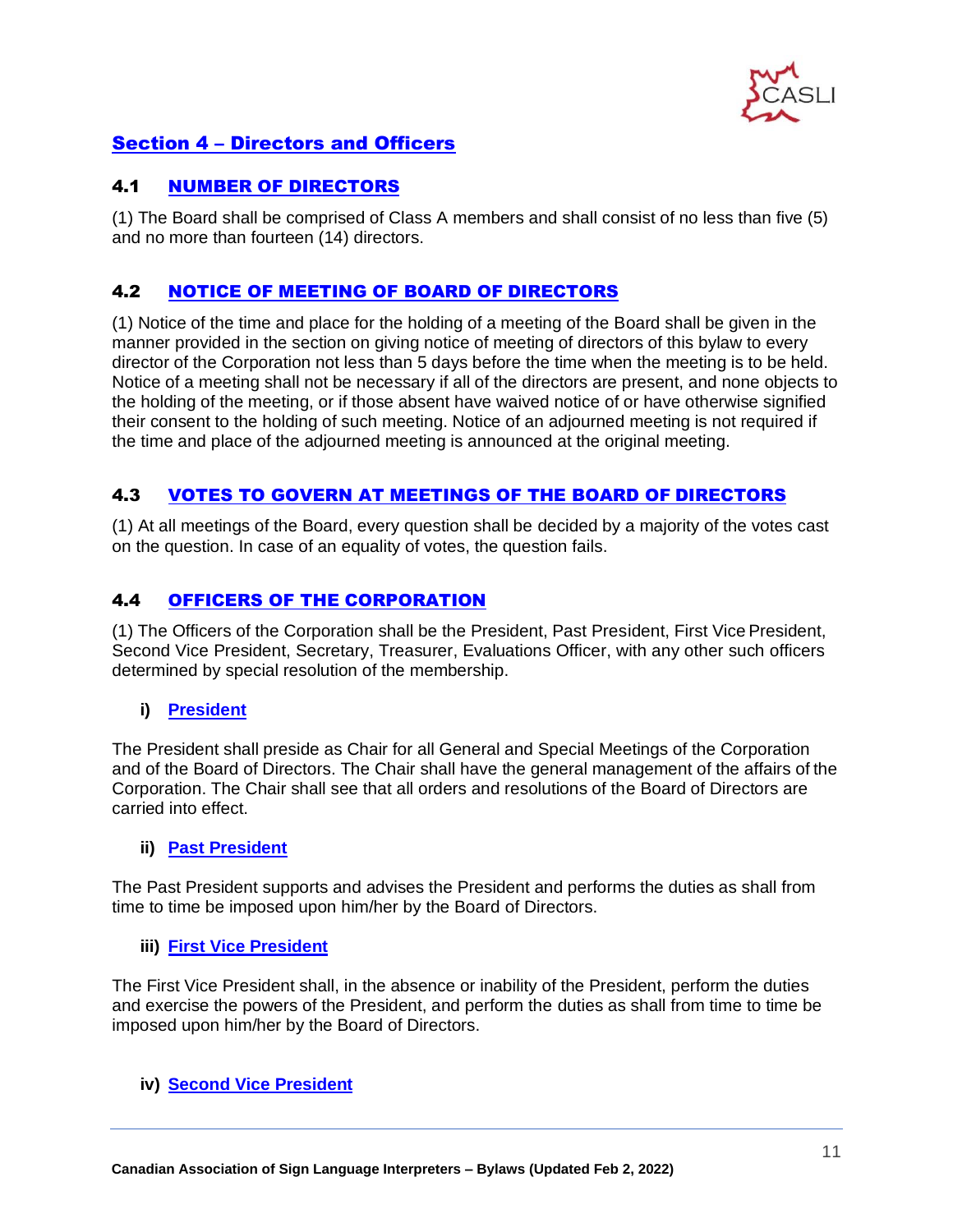

The Second Vice President shall, in the absence or inability of the First Vice President, perform the duties and exercise the powers of the First Vice President, and perform the duties as shall from time to time be imposed upon him/her by the Board of Directors.

#### **v) [Secretary](https://youtu.be/d11IR3IrrU8?t=1848)**

The Secretary shall attend meetings of the Board of Directors and members and act as a clerk to ensure all votes and minutes of all proceedings are accurate and filed for record keeping purposes. The Secretary will ensure that notice of all meetings of the members and of the Board of Directors be given. The Secretary shall ensure the appropriate minutes are disseminated to each Board Member, Class A Member, Class B Member and Class C Member representative. The Secretary shall also perform such other duties as may from time to time be directed by the Board of Directors.

#### **vi) [Treasurer](https://youtu.be/d11IR3IrrU8?t=1904)**

The Treasurer shall ensure the custody of the funds and securities of the Corporation, including assets, liabilities, receipts and disbursements are kept appropriately and accurately. The Treasurer will ensure all transactions to and from the Corporations accounts are accompanied by all supporting documentation and will perform internal audits of financial processes. The Treasurer shall also perform such other duties as may from time to time be directed by the Board of Directors.

#### **vii) [Evaluations](https://youtu.be/d11IR3IrrU8?t=1950) Officer**

The Evaluations Officer shall oversee the Canadian Evaluation System and perform the duties as shall from time to time be imposed upon him/her by the Board of Directors.

All other directors of the Corporation shall perform the duties as imposed upon him/her by the Board of Directors.

# <span id="page-11-0"></span>4.5 [VACANCY IN](https://youtu.be/d11IR3IrrU8?t=1981) OFFICE

(1) The Board may remove, whether for cause or without cause, any officer of the Corporation. Unless so removed, an officer shall hold office until the earlier of:

- i) The officer's successor being appointed;
- ii) The officer's resignation;
- iii) Such officer ceasing to be a director (if a necessary qualification of appointment); or
- iv) Such officer's death.

# <span id="page-11-1"></span>4.6 [COMMITTEES](https://youtu.be/d11IR3IrrU8?t=2026)

(1) The Board may establish one or more standing or ad hoc committees to perform specific tasks as required by the Board or the members.

(2) Each committee may have a coordinator who shall liaise with a director of the Board or other such personnel of the Association as may be required.